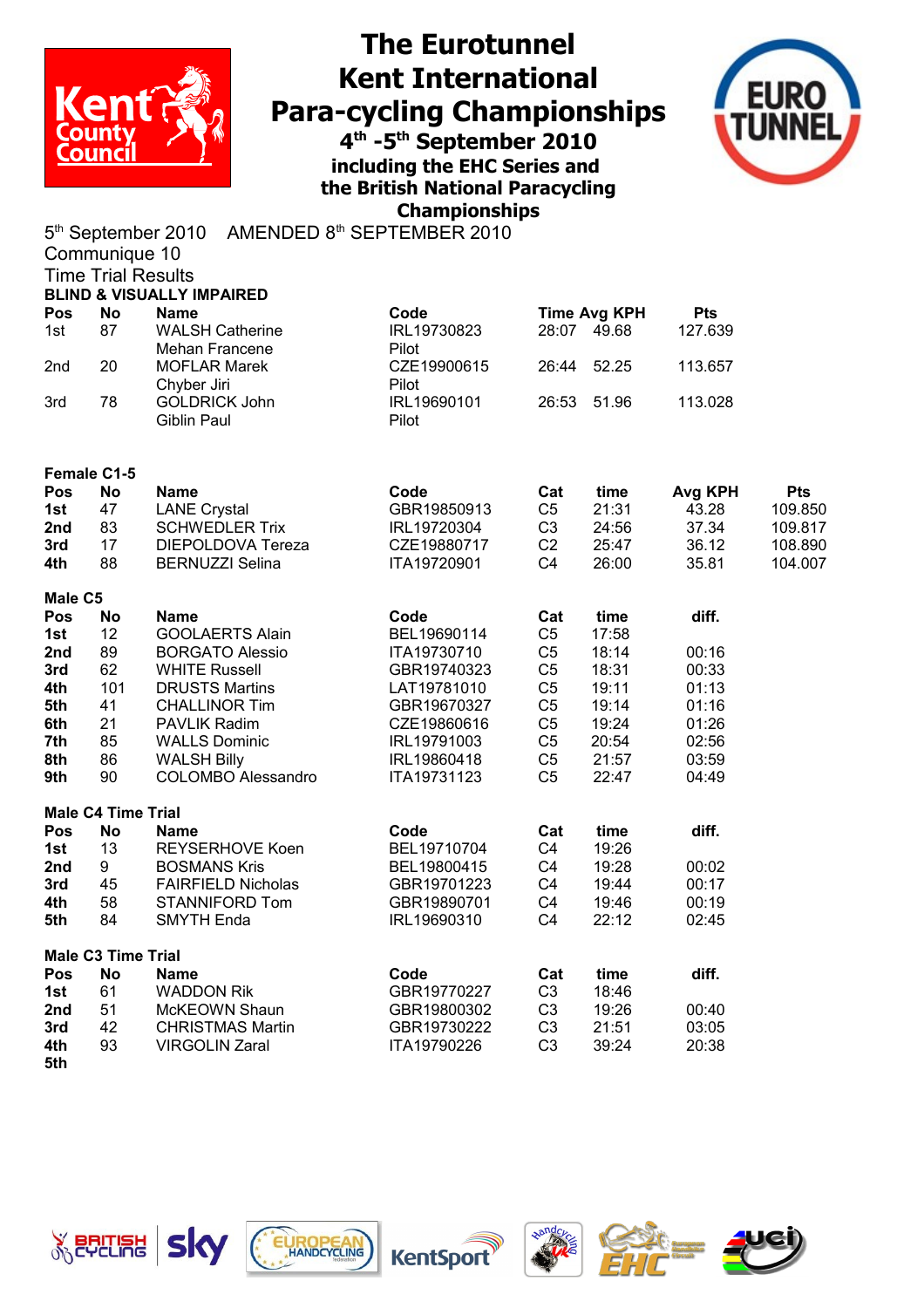

## **The Eurotunnel Kent International Para-cycling Championships 4 th -5th September 2010**

**including the EHC Series and the British National Paracycling Championships**



5<sup>th</sup> September 2010 AMENDED 8<sup>th</sup> SEPTEMBER 2010 Communique 10

|                     | oommuunquo 10             | <b>Time Trial Results</b>          |             |                 |           |       |            |
|---------------------|---------------------------|------------------------------------|-------------|-----------------|-----------|-------|------------|
|                     |                           | Male C3-C4 Final Result FACTORED   |             |                 |           |       |            |
| Pos                 | <b>No</b>                 | <b>Name</b>                        | Code        | Cat             | time      | avg   | <b>Pts</b> |
| 1st                 | 61                        | <b>WADDON Rik</b>                  | GBR19770227 | C <sub>3</sub>  | 18:46.290 | 49.61 | 128.449    |
| 2nd                 | 51                        | McKEOWN Shaun                      | GBR19800302 | C <sub>3</sub>  | 19:26.510 | 47.90 | 124.021    |
| 3rd                 | 13                        | REYSERHOVE Koen                    | BEL19710704 | C4              | 19:26.970 | 47.88 | 113.160    |
| 4th                 | 9                         | <b>BOSMANS Kris</b>                | BEL19800415 | C4              | 19:28.750 | 47.80 | 112.987    |
| 5th                 | 45                        | <b>FAIRFIELD Nicholas</b>          | GBR19701223 | C4              | 19:44.750 | 47.16 | 111.461    |
| 6th                 | 58                        | STANNIFORD Tom                     | GBR19890701 | C4              | 19:46.840 | 47.08 | 111.265    |
| 7th                 | 42                        | <b>CHRISTMAS Martin</b>            | GBR19730222 | C <sub>3</sub>  | 21:51.890 | 42.59 | 110.277    |
| 8th                 | 84                        | <b>SMYTH Enda</b>                  | IRL19690310 | C4              | 22:12.290 | 41.94 | 99.118     |
| 9th                 | 93                        | <b>VIRGOLIN Zaral</b>              | ITA19790226 | C <sub>3</sub>  | 39:24.290 | 23.63 | 61.190     |
| Male C1             |                           |                                    |             |                 |           |       |            |
| Pos                 | <b>No</b>                 | <b>Name</b>                        | Code        |                 | time      | diff  |            |
| 1st                 | 6                         | <b>SCHWAB Georg</b>                | AUT19651030 | C <sub>1</sub>  | 16:22.00  |       |            |
| 2nd                 | 59                        | <b>TROW Stuart</b>                 | GBR19760311 | C <sub>1</sub>  | 16:50.70  | 0:28  |            |
| 3rd                 | 106                       | PLESTEAD Matt                      | GBR19701223 | C <sub>1</sub>  | 18:06.58  | 1:44  |            |
| Male C <sub>2</sub> |                           |                                    |             |                 |           |       |            |
| Pos                 | <b>No</b>                 | <b>Name</b>                        | Code        |                 | time      | diff  |            |
| 1st                 | 23                        | <b>STARK Michal</b>                | CZE19650629 | C <sub>2</sub>  | 14:45.87  |       |            |
| 2nd                 | 80                        | <b>LYNCH Colin</b>                 | IRL19701216 | C <sub>2</sub>  | 15:19.71  | 0:33  |            |
| 3rd                 | 91                        | <b>DEVICENZI Andrea</b>            | ITA19730718 | C <sub>2</sub>  | 15:57.19  | 1:11  |            |
|                     |                           | Male C1-2 FACTORED                 |             |                 |           |       |            |
| Pos                 | <b>No</b>                 | <b>Name</b>                        | Code        |                 | time      | avg   | <b>Pts</b> |
| 1st                 | 23                        | <b>STARK Michal</b>                | CZE19650629 | C <sub>2</sub>  | 14:45.87  | 47.30 | 126.275    |
| 2nd                 | 80                        | <b>LYNCH Colin</b>                 | IRL19701216 | C <sub>2</sub>  | 15:19.71  | 45.56 | 121.629    |
| 3rd                 | 6 <sup>1</sup>            | <b>SCHWAB Georg</b>                | AUT19651030 | C1              | 16:22.00  | 42.67 | 120.034    |
| 4th                 | 91                        | <b>DEVICENZI Andrea</b>            | ITA19730718 | C <sub>2</sub>  | 15:57.19  | 43.78 | 116.866    |
| 5th                 | 59                        | <b>TROW Stuart</b>                 | GBR19760311 | C1              | 16:50.70  | 41.46 | 116.626    |
| 6th                 | 106                       | PLESTEAD Matt                      | GBR19701223 | C <sub>1</sub>  | 18:06.58  | 38.57 | 108.481    |
|                     |                           | <b>Female H1-4 Result FACTORED</b> |             |                 |           |       |            |
| Pos                 | <b>No</b>                 | <b>Name</b>                        | Code        | Cat             | time      | avg   | pts        |
| 1st                 | 53                        | <b>MORRIS Rachel</b>               | GBR19790425 | H <sub>3</sub>  | 12:33     | 37.11 | 141.281    |
| 2nd                 | 44                        | <b>DARKE Karen</b>                 | GBR19710625 | H <sub>2</sub>  | 12:48     | 36.36 | 136.032    |
| 3rd                 | 32                        | <b>LAMBERT Murielle</b>            | FRA19590211 | H <sub>3</sub>  | 13:31     | 34.44 | 131.105    |
| 4th                 | 98                        | OROSZOVA Anna                      | SLK19630323 | H <sub>2</sub>  | 13:34     | 34.34 | 128.464    |
|                     | <b>Female H2 Result</b>   |                                    |             |                 |           |       |            |
| <b>Pos</b>          | No                        | <b>Name</b>                        | Code        | Cat             | time      | diff  |            |
| 2nd                 | 44                        | <b>DARKE Karen</b>                 | GBR19710625 | H <sub>2</sub>  | 12:48     |       |            |
| 4th                 | 98                        | OROSZOVA Anna                      | SLK19630323 | H <sub>2</sub>  | 13:34     | 00:46 |            |
|                     | <b>Female H3 Result</b>   |                                    |             |                 | time      | diff  |            |
| 1st                 | 53                        | <b>MORRIS Rachel</b>               | GBR19790425 | H <sub>3</sub>  | 12:33     |       |            |
| 3rd                 | 32                        | <b>LAMBERT Murielle</b>            | FRA19590211 | H <sub>3</sub>  | 13:31     | 00:58 |            |
|                     | <b>Mixed T1-T2 Result</b> |                                    |             |                 |           |       |            |
| <b>Pos</b>          | No                        | <b>Name</b>                        | Code        | Cat             | time      | Avg   | <b>Pts</b> |
| 1st                 | 65                        | MAJUNKE Jana                       | GER19900821 | FT <sub>2</sub> | 23:00     | 30.36 | 132.351    |
| 2nd                 | 70                        | <b>SELBITZ Mario</b>               | GER19840229 | MT <sub>2</sub> | 21:17     | 32.82 | 104.050    |
|                     | <b>Male H4 Result</b>     |                                    |             |                 |           |       |            |